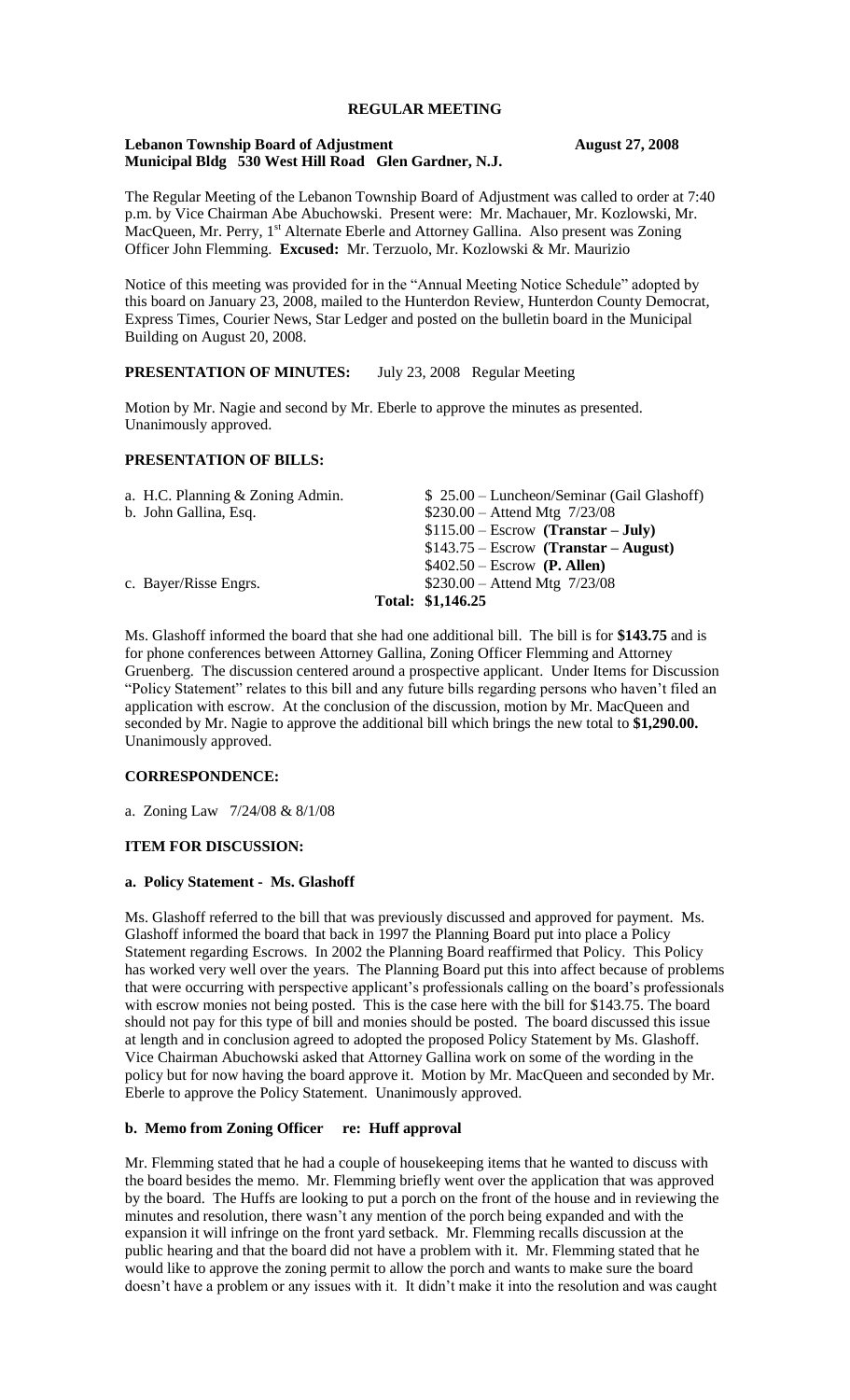#### **Lebanon Township Board of Adjustment August 27, 2008 Page 2**

by the Huffs and now they are coming in for a building permit for a modification of the front porch which will balance the house. Mr. Flemming feels it is a harmless situation but it comes down to legality.

Attorney Gallina said that he reviewed the resolution and the minutes from the meeting along with his notes. The plans do not show any proposal to expand the porch. If they are planning to extend the porch to the end of the house, they will be increasing the non-conformity because the side yard is currently in violation. Mr. Flemming concurred that the existing walkway is in violation. Mr. MacQueen said he remember someone talking about a porch near the end of the meeting. Mr. Flemming stated that he had brought it up at the meeting since it wasn't on the plans. Mr. Flemming said that the footprint is basically the same. Attorney Gallina said the letter of the law says they would have to come back and ask the board to amend the resolution and have the survey/plan show what they want to do which would be by the book and would have to be done. Mr. Flemming stated that there is an existing walkway that they want to make into a porch. During the discussion, Mr. MacQueen asked if the applicant would have to notice all the property owners. Attorney Gallina answered yes. At the conclusion of the discussion, it was decided the applicant would have to come back before the board if they choose to build the porch, have the survey/plan reflect what they want to do and request an amendment to the resolution.

The next item addressed by Mr. Flemming was the property of Thomas Tsakalakos at 52 Hollow Road. It is a severely undersized lot. Mr. Tsakalakos applied for an addition which was conforming to the setbacks on an undersize lot. The previous zoning officer signed off on it. On his plans it clearly shows footings for "a too be built garage", but on the plot plan submitted all the plot plan shows was the addition not with a porch. The footings were put in at the time of the addition. Mr. Tsakalakos came in for a permit on the porch which basically by your interpretation is not in violation of the setback. But the zone that he is in requires a 20' yard side setback with a total of 50' for both. If we go from the addition to the porch we're fine with the 50', but if we go from the existing structure which is already in violation he will have a problem with the side yard setback. The one side is  $20<sup>3</sup>$  on the existing house but the side where the porch will be 25' so we don't have the 50' required. The question is do we penalize the owner on a pre-existing situation for side yard setback. Mr. Flemming said, if that's the case, then would the board consider the concept having 20' minimum combined in the zone. Ms. Glashoff asked which zone the property was in. Mr. Flemming answered the R  $1\frac{1}{2}$  zone.

Mr. Flemming asked if he had the authority to approve the zoning permit under the circumstances or does it have to come before the board. Attorney Gallina stated if the lot is undersized, any non-conformity it would have to come before the board. Mr. Flemming stated that if the addition is conforming it doesn't have to come before the board. Attorney Gallina said if your addition is conforming and it doesn't increase the non-conformity and you meet all other zoning requirements then you don't have to come before the board, but if the lot is undersized it's an exception because you are not allowed any other non-conformities. Mr. Flemming stated that he has not been sending applicants to the board that are on private lanes and are on undersized lots or basically undersized lots anywhere. Attorney Gallina said that he will take a look at the ordinance. The board said that undersized lots have always come before them. Per Mr. Flemming, undersize lots for new construction have come in. Mr. MacQueen questioned the issue of the porch. Mr. Flemming said it depends how you interpret the ordinance.

During the board's discussion, Attorney Gallina noted the section of the ordinance, **Section 400- 51 & 400-52** stating that **#51** refers to Expansion of nonconforming single family dwellings located on conforming lots and read that section of the ordinance. Then he read **#52** which is additions to single family dwellings on undersized lots. Mr. Flemming noted that he has not been sending people to the board under Section 400-52 but he will and recommends that the board change that section of the ordinance and explained why to the board. Mr. MacQueen suggested Mr. Flemming write a letter to the Planning Board with his recommendation. Attorney Gallina reminded the board that this section only refers to additions, not garages, barns, sheds. The board continued with the discussion. Mr. Flemming noted that several zoning officers have signed off on zoning permits. Mr. MacQueen agrees with both John Gallina and John Flemming that things have not always been followed correctly. During the discussion, Mr. MacQueen reiterated that Mr. Flemming needs to write a letter the Planning Board explaining what he wants changed and why he wants it changed. The board agreed.

Mr. MacQueen asked that Attorney Gallina and Planner Bolan get a copy of the letter. At the conclusion of the board's discussion, Mr. Flemming spoke to Attorney Gallina at the Dias and